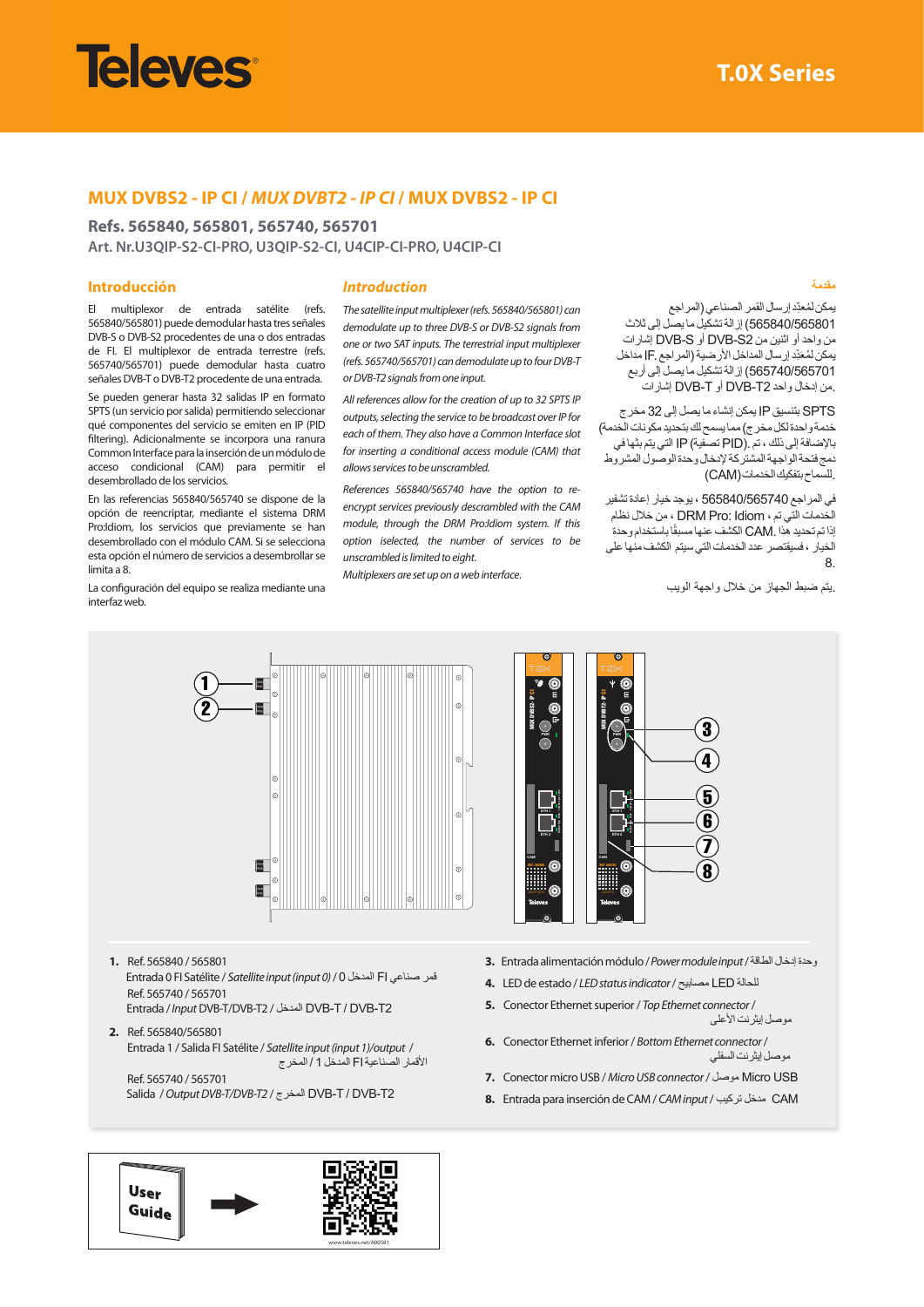## **Televes**

## **Conexión a la interfaz de control**

Conectar un PC directamente al puerto ETH1 del módulo mediante un cable Ethernet. Configurar la dirección IP del PC en la misma subred que el módulo. El valor por defecto de la dirección IP del módulo está impreso en la etiqueta trasera.

Lanzar un navegador web (se recomienda Mozilla Firefox or Google Chrome) y acceder a la URL https://<ip del módulo>.

También es posible la conexión a la unidad mediante WiFi, usando el kit adaptador ref 216802. Este adapatador se deberá conectar al puerto micro USB del frontal de la unidad. Tras un proceso automático de incialización será posible la conexión a una red WiFi cuyo identificador SSID tiene el siguiente formato: Televes\_mng\_XXYYZZ, donde XXYYZZ se corresponde con los últimos dígitos de la MAC de la unidad. Para acceder a la web de configuración de la unidad se deberá abrir la URL "config.t0x" en el navegador.

Las credenciales por defecto para el acceso web son: usuario "web" y password "admin".

#### *Connecting to the unit's web control interface*

*Connect a PC directly to the module's ETH1 port with an Ethernet cable. Configure the PC's IP address on the same subnetwork as the module. The unit's IP must be known to access its control interface. The default IP address of the unit is printed in the rear label.*

*Open a browser (Mozilla Firefox or Google Chrome recommended) and go to the URL https://<module IP>.*

*The unit can also be connected via Wi-Fi using adapter kit ref 216802. This adapter must be connected to the micro USB port on the front of the unit. After an automatic initialization process, connection to a Wi-Fi network will be possible. Its SSID has the following format: Televes\_mng\_XXYYZZ, where XXYYZZ corresponds to the final digits in the unit's MAC address. To go to the configuration website, open a browser and go to the URL "config.t0x".*

*The default login credentials for website access are: username "web" and password "admin".*

### **االتصال بواجهة التحكم**

للوحدة باستخدام 1ETH قم بتوصيل جهاز كمبيوتر مباشرة بمنفذ الخاص بجهاز الكمبيوتر في IP قم بضبط عنوان .Ethernet كابل نفس الشبكة الفرعية للوحدة النمطية. تتم طباعة القيمة االفتراضية .الخاص بالوحدة على الملصق الخلفي IP لعنوان

أو Firefox Mozilla قم بتشغيل مستعرض ويب )يوصى باستخدام Google Chrome) عنوان إلى والوصول URL https: // <module ip>.

باستخدام المرجع ، WiFi ً من الممكن أيضا االتصال بالوحدة عبر في مقدمة USB micro .216802 يجب توصيل هذا المحول بمنفذ الوحدة. بعد عملية التهيئة التلقائية ، سيكون من الممكن االتصال بشبكة :الخاص بها بالتنسيق التالي SSID يكون معرف WiFi Televes\_mng\_XXYYZZ ، يتوافق حيث XXYYZZ مع الخاصة بالوحدة. للوصول إلى شبكة MAC الأرقام الأخيرة من وحدة .في المتصفح "x0t.config "URL تكوين الوحدة ، يجب فتح عنوان "web "بيانات االعتماد االفتراضية للوصول إلى الويب هي: مستخدم ."admin "وكلمة مرور

## **ES Importantes instrucciones de seguridad**

**Condiciones generales de instalación** 

- 1. Lea las instrucciones.
- 2. Conserve estas instrucciones.
- 3. Preste atención a todas las advertencias.
- 4. Siga todas las instrucciones.
- 5. No utilice este aparato cerca del agua. 6. Limpie la unidad sólo con un paño seco.
- 7. No bloquee las aberturas de ventilación. Realizar
- la instalación de acuerdo con las instrucciones del fabricante.
- 8. No la instale cerca de fuentes de calor tales como radiadores, registros de calor, estufas u otros aparatos (incluyendo amplificadores) que produzcan calor.
- 9. Utilice solamente los aditamentos/accesorios especificados por el fabricante.
- 10. Use únicamente la carretilla, plataforma,

trípode, soporte o tableros especificados por el fabricante, o vendidos con el aparato. Cuando se usa una carretilla, tenga cuidado al mover el conjunto carretilla/aparatos para evitar lesiones en caso de vuelco.

11. Solicite todas las reparaciones al personal de servicio cualificado. Solicite una reparación cuando el aparato se haya dañado de cualquiera forma: Derramado líquido o caído objetos dentro del aparato, el aparato haya sido expuesto a la lluvia o humedad, no funcione normalmente, o haya sufrido una caída.

#### **Atención**

 El aparato no debe ser expuesto a caídas o salpicaduras de agua. No situar objetos o recipientes llenos de líquidos, como vasos, sobre o cerca del aparato.

**Instalación segura** 

- No situar el equipo cerca de fuentes de calor o en ambientes de humedad elevada.
- No situar el equipo donde pueda estar sometido a fuertes vibraciones o sacudidas.
- Deje un espacio libre alrededor del aparato para proporcionar una ventilación adecuada.
- No situar sobre el aparato fuentes de llama desnuda, tales como velas encendidas.

#### **Simbología**



 El equipo cumple los requerimientos del marcado CE.

## **EN Important safety instructions**

**General installation conditions**

- 1. Read these instructions.
- 2. Keep these instructions.
- 3. Heed all warnings.
- 4. Follow all instructions.
- 5. Do not use this apparatus near water.
- 6. Clean only with a dry cloth.
- 7. Do not block any ventilation openings. Install in accordance with the manufacturer's instructions.
- 8. Do not install near any heat sources such as radiators, heat registers, stoves, or other apparatus (including amplifiers) that produce heat.
- 9. Only use attachments/accessories specified by the manufacturer.
- 10. Use only with the cart, stand, tripod, bracket, or

األشكال ، أو انسكاب سائل أو سقوط أشياء في الجهاز ، أو تعرض الجهاز للمطر أو الرطوبة ، أو ال يعمل بشكل طبيعي ،. أو تعرض للسقوط

**الترميز**



الجهاز يتطابق مع متطلبات رمز (CE)-/ علامة ال table specified by the manufacturer, or sold with the apparatus. When a cart is used, use caution when moving the cart/apparatus combination to avoid injury from tip-over.

11. Refer all servicing to qualified service personnel. Servicing is required when the apparatus has been damaged in any way, liquid has been spilled or objects have fallen into the apparatus, the apparatus has been exposed to rain or moisture, does not operate normally, or has been dropped.

#### **Warning**

 Apparatus shall not be exposed to dripping or splashing and no objects filled with liquids, such as glasses, shall be placed on the apparatus.

التدفئة أو مسجالت الحرارة أو المواقد أو األجهزة األخرى )بما في ذلك المضخمات( التي تنتج الحرارة. ال تضع مصادر .اللهب المكشوفة ، مثل الشموع المضاءة ، على الجهاز

ال تضع الجهاز في مكان يمكن أن يتعرض فيه لالهتزازات .أو الصدمات القوية

استخدم فقط المرفقات / الملحقات المحددة من قبل الشركة .المصنعة

#### **االستخدام اآلمن للمعدات**

.يجب أال تتجاوز درجة الحرارة المحيطة 45 درجة مئوية

قم بإجراء جميع اإلصالحات بواسطة أفراد خدمة مؤهلين. اطلب اإلصالح في حالة تعرض الجهاز للتلف بأي شكل من

#### **Safe installation**

- Do not place the equipment near heat sources or in a highly humid environment.
- Do not place the equipment in a place where it can suffer vibrations or shocks.
- Please allow air circulation around the equipment. Do not place naked flames, such as lighted
- candles on or near the product. **Simbología**

Equipment designed for indoor use.

 The equipment complies with the CE mark  $\mathbf{\mathsf{C}} \mathbf{\mathsf{F}}$  requirements.



#### **تركيب آمن**

اقرأ التعليمات قبل التعامل مع الجهاز أو توصيله. احتفظ بهذه .التعليمات. انتبه إلى جميع التحذيرات. اتبع جميع التعليمات .نظف الوحدة بقطعة قماش جافة فقط

ال تستخدم هذا الجهاز بالقرب من الماء. يجب أال يتعرض الجهاز لقطرات أو رذاذ الماء ، وال تضع أشياء مملوءة بالسوائل على الجهاز أو بالقرب منه مثل كاس من الماء إذا لم .يكن لديك حماية كافية

لا تسد فتحات التهوية. قم بالتركيب وفقًا لتعليمات الشركة المصنعة. اترك مساحة خالية حول الجهاز لتوفير تهوية .مناسبة

.ال تضع الجهاز في بيئات عالية الرطوبة

ال تقم بالتركيب بالقرب من مصادر الحرارة مثل أجهزة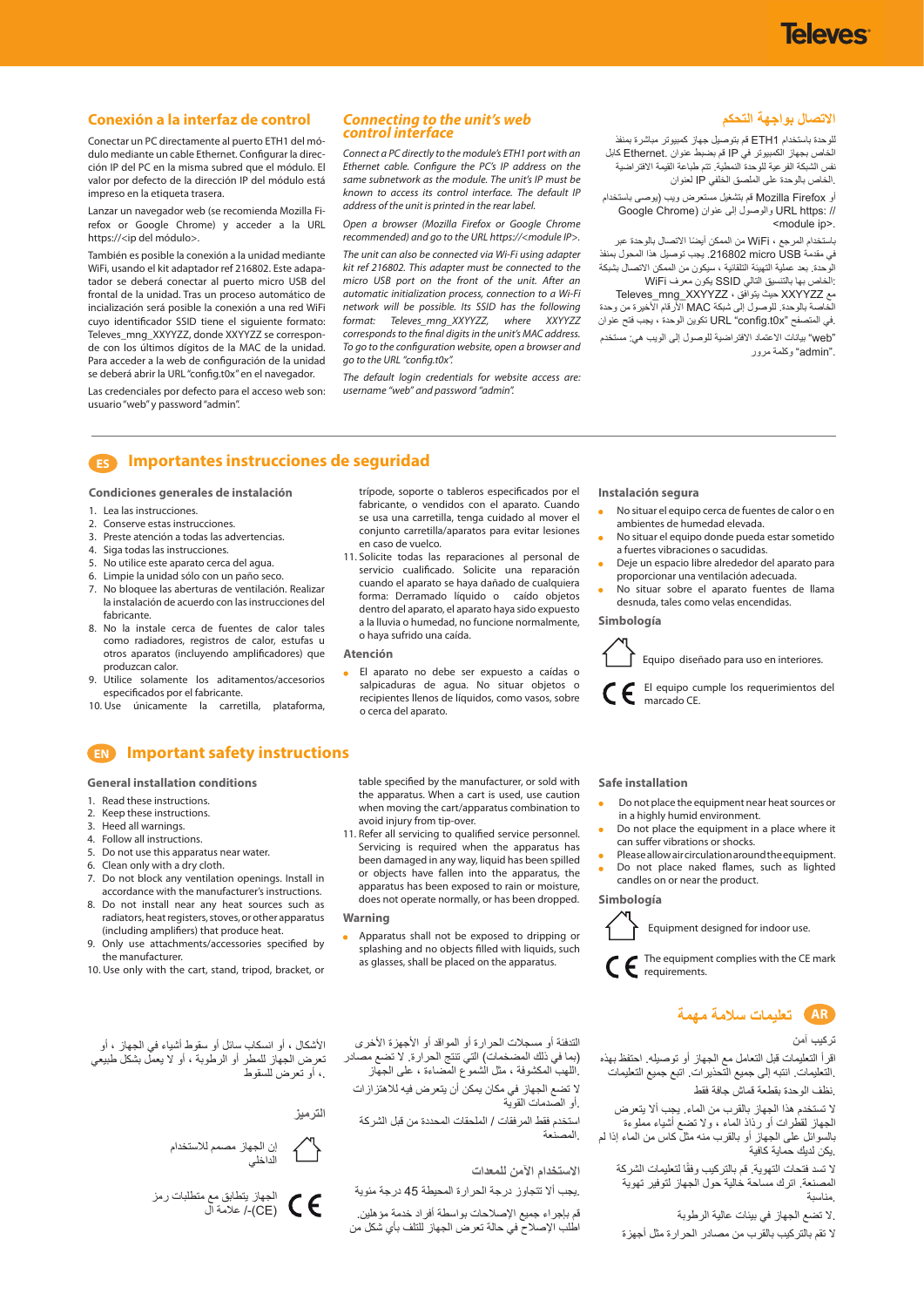| REFS.                                                                                                                            |                                                             |                                                             |                                       |                    | 565840, 565801, 565740, 565701<br>U3QIP-S2-CI-PRO, U3QIP-S2-CI, U4CIP-CI-PRO, U4CIP-CI |                            |  |
|----------------------------------------------------------------------------------------------------------------------------------|-------------------------------------------------------------|-------------------------------------------------------------|---------------------------------------|--------------------|----------------------------------------------------------------------------------------|----------------------------|--|
| <b>Entradas</b><br><b>Satélite</b><br><b>Satellite</b><br><b>Inputs</b><br>مداخل القمر<br>الصناعى<br>(Ref.<br>565840,<br>565801) |                                                             | Frecuencia de entrada أنر دد الإدخال                        | Input frequency                       | <b>MHz</b>         | $950 - 2150$                                                                           |                            |  |
|                                                                                                                                  |                                                             | Velocidad de símbolo  معدل الترميز                          | Symbol rate                           | Mbaud              | $2 - 45$                                                                               |                            |  |
|                                                                                                                                  |                                                             | Pasos de frecuencia  خطوات التردد                           | <b>Frequency steps</b>                | <b>MHz</b>         | 1                                                                                      |                            |  |
|                                                                                                                                  |                                                             | Nivel de entrada   مستوى الدخول                             | Input level                           | dBm                | $-60$ $-20$                                                                            |                            |  |
|                                                                                                                                  | موصلات الإدخال والإخراج                                     | Conectores de entrada y<br>salida                           | Input and output<br>connectors        | tipo / type<br>نوع | أنثى - F" - Hembra / <i>Female</i> / F"                                                |                            |  |
|                                                                                                                                  |                                                             | Impedancia de entrada  مقاومة المداخل                       | Input impedance                       | ohm                | 75                                                                                     |                            |  |
|                                                                                                                                  |                                                             | LNB Alimentación LNB                                        | <b>LNB</b> powering                   | $V =$ /<br>kHz     | 13-17- OFF / 22kHz<br>(ON-OFF)                                                         |                            |  |
|                                                                                                                                  | (DiSEqC) اختيار القمر الصناعي                               | Selección satélite<br>(DiSEqC)                              | Satellite selection<br>(DiSEqC)       |                    | A, B, C, D                                                                             |                            |  |
|                                                                                                                                  | * (الاستهلاك 24 فولت (مع الإشارة                            | Consumos 24V-<br>(con señal)*                               | Consumption 24V-<br>(with signal) $*$ | mA                 | Base                                                                                   | 450                        |  |
|                                                                                                                                  |                                                             |                                                             |                                       |                    | + CAM                                                                                  | $+100$                     |  |
|                                                                                                                                  |                                                             |                                                             |                                       |                    | $+$ LNB                                                                                | $+250$ / LNB               |  |
|                                                                                                                                  |                                                             |                                                             |                                       |                    | Max                                                                                    | 1050                       |  |
|                                                                                                                                  |                                                             | Pérdidas de paso (típ.) (خسائر المرور(النوع                 | Through losses (typ.)                 | dB                 | < 1.5                                                                                  |                            |  |
|                                                                                                                                  |                                                             | Modulación   تعدیل                                          | <b>Modulation</b>                     | DVB-S2             | QPSK, 8PSK (EN302307)                                                                  |                            |  |
|                                                                                                                                  |                                                             |                                                             |                                       | DVB-S              | QPSK (EN300421)                                                                        |                            |  |
|                                                                                                                                  |                                                             | FEC interno داخلی FEC                                       | <b>FEC</b> inner code                 | <b>LDPC</b>        | 9/10, 8/9, 5/6, 4/5, 3/4, 2/3, 3/5, 1/2                                                |                            |  |
|                                                                                                                                  |                                                             | FEC externo خارجي FEC                                       | FEC outer code                        |                    | Bose-Chaudhuri-Hocquenghem                                                             |                            |  |
|                                                                                                                                  |                                                             | Factor de roll-off   عامل الانقلاب                          | Roll-off factor                       | $\%$               |                                                                                        | 20, 25, 35                 |  |
|                                                                                                                                  | R.O.E. entrada (mín.) (الإنخال (الحد الأننى )R.O.E. entrada |                                                             | Input SWR (min)                       | dB                 | 10                                                                                     |                            |  |
|                                                                                                                                  |                                                             | Frecuencia de entrada [ تردد الإدخال                        | Input frequency                       | <b>MHz</b>         | 174 - 862                                                                              |                            |  |
|                                                                                                                                  |                                                             | Pasos de frecuencia  خطوات التردد                           | <b>Frequency steps</b>                | kHz                | 125, 166 (Selec.)<br>أنثى - F" - Hembra / Female / F"                                  |                            |  |
|                                                                                                                                  |                                                             | Conectores de entrada y   موصلات الإنخال والإخراج<br>salida | Input and output<br>connectors        | tipo / type<br>نوع |                                                                                        |                            |  |
| <b>Entradas</b><br><b>Terrestre</b>                                                                                              |                                                             | Impedancia de entrada مقاومة المداخل                        | Input impedance                       | ohm                | 75                                                                                     |                            |  |
|                                                                                                                                  |                                                             | Alimentación de previos   تغذية للعناصر السابقة             | Pre-amplifiers powering               | $\vee$             |                                                                                        | 0, 12, 24 (Selec.)**       |  |
| <b>Terrestrial</b><br><b>Inputs</b><br>المداخل<br>الأرضية<br>(Ref.<br>565740,<br>565701)                                         | * (الاستهلاك 24 فولت (مع الإشارة                            | Consumos 24Vdc<br>(con señal)*                              | Consumption 24VDC<br>(with signal)*   | mA                 | Base                                                                                   | 500                        |  |
|                                                                                                                                  |                                                             |                                                             |                                       |                    | + CAM                                                                                  | $+100$                     |  |
|                                                                                                                                  |                                                             |                                                             |                                       |                    | + Previo /<br>$+Pre-amp$                                                               | $+100$                     |  |
|                                                                                                                                  |                                                             |                                                             |                                       |                    | Max                                                                                    | 700                        |  |
|                                                                                                                                  |                                                             | Nivel de entrada   مستوى الدخول                             | Input level                           | dBm                |                                                                                        | $-60$ a / to $-20$         |  |
|                                                                                                                                  |                                                             | Pérdidas de paso   (خسائر المرور(النو ع                     | Through losses                        | dB                 | < 1, 5                                                                                 |                            |  |
|                                                                                                                                  |                                                             |                                                             |                                       | <b>MHz</b>         | DVB-T                                                                                  | 6, 7, 8 (EN300744)         |  |
|                                                                                                                                  |                                                             | Ancho de banda  عرض النطاق                                  | <b>Bandwidth</b>                      | <b>MHz</b>         | DVB-T2                                                                                 | 1.7, 5, 6, 7, 8 (EN302755) |  |
|                                                                                                                                  | R.O.E. entrada (mín.) (الإدخال (الحد الأدنى )R.O.E.         |                                                             | Input SWR (min)                       | dB                 |                                                                                        | 10                         |  |
| <b>DRM</b>                                                                                                                       | Pro: Idiom<br>(Refs. 565840, 565740)                        | Pro:Idiom<br>(Refs. 565840, 565740)                         | Pro:Idiom<br>(Refs. 565840, 565740)   |                    | Máx. 8 servicios / Max. 8 services /<br>خدمات كحد أقصىي 8                              |                            |  |
|                                                                                                                                  |                                                             | Número de salidas UDP                                       | <b>Number of UDP SPTS</b>             |                    |                                                                                        |                            |  |
| <b>Salida IP</b>                                                                                                                 | أحادي /) UDP SPTS عدد مخارج<br>(متعدد                       | <b>SPTS</b><br>(unicast/multicast)                          | outputs<br>(unicast/multicast)        |                    | Max. 32***                                                                             |                            |  |
| <b>IP output</b>                                                                                                                 | واجهة الشبكة                                                | Interfaz de red                                             | Network interface                     |                    | 2x RJ-45 Gb Ethernet                                                                   |                            |  |
| IP مخرج                                                                                                                          | الحد الأقصبي لمعدل البت                                     | Bitrate máximo                                              | Maximum bitrate                       | <b>Mbps</b>        | $150***$                                                                               |                            |  |
|                                                                                                                                  |                                                             | Señalización de servicios لافتات الخدمة                     | Service signaling                     |                    | SAP / M3U/ Pro:Centric                                                                 |                            |  |
| <b>General</b><br>عام                                                                                                            |                                                             | Indice de protección   مؤشر الحماية                         | Protection index                      |                    | IP20                                                                                   |                            |  |

Consumos medidos con señal de entrada. Los consumos de CAM y LNB indicados son máximos, dependen en todo caso de la CAM y LNB de cada instalación. Las características técnicas descritas se definen para una temperatura amb

\*\* Se considera un consumo de previo máximo de 100mA / *A maximum pre-amplifiers consumption of 100mA is considered* / 100 السابقة العناصر الستهالك األقصى الحد يعتبرmA.

\*\*\* En caso de configurar la unidad con EPG Full el número máximo de salidas UDP SPTS es de 31 / *Maximum number of UDP SPTS outputs 31 if the unit is configured with EPG Full* / باستخدام الوحدة تكوين حالة في EPG .هو UDP SPTS 31 يكون الحد الأقصى لعدد مخارج ، Full

*\*\*\*\** El Bitrate máximo por unidad es de 150Mbps. El Bitrate máximo con las unidades conectadas en lazo es de 500Mbps */ Maximum Bitrate per unit 150Mbps. Maximum Bitrate with the units connected in loop*  .الحد األقصى لمعدل البت لكل وحدة هو 150 ميجابت في الثانية / الحد األقصى لمعدل البت مع الوحدات الحلقية هو 500 ميجابت في الثانية / *Mbps500*